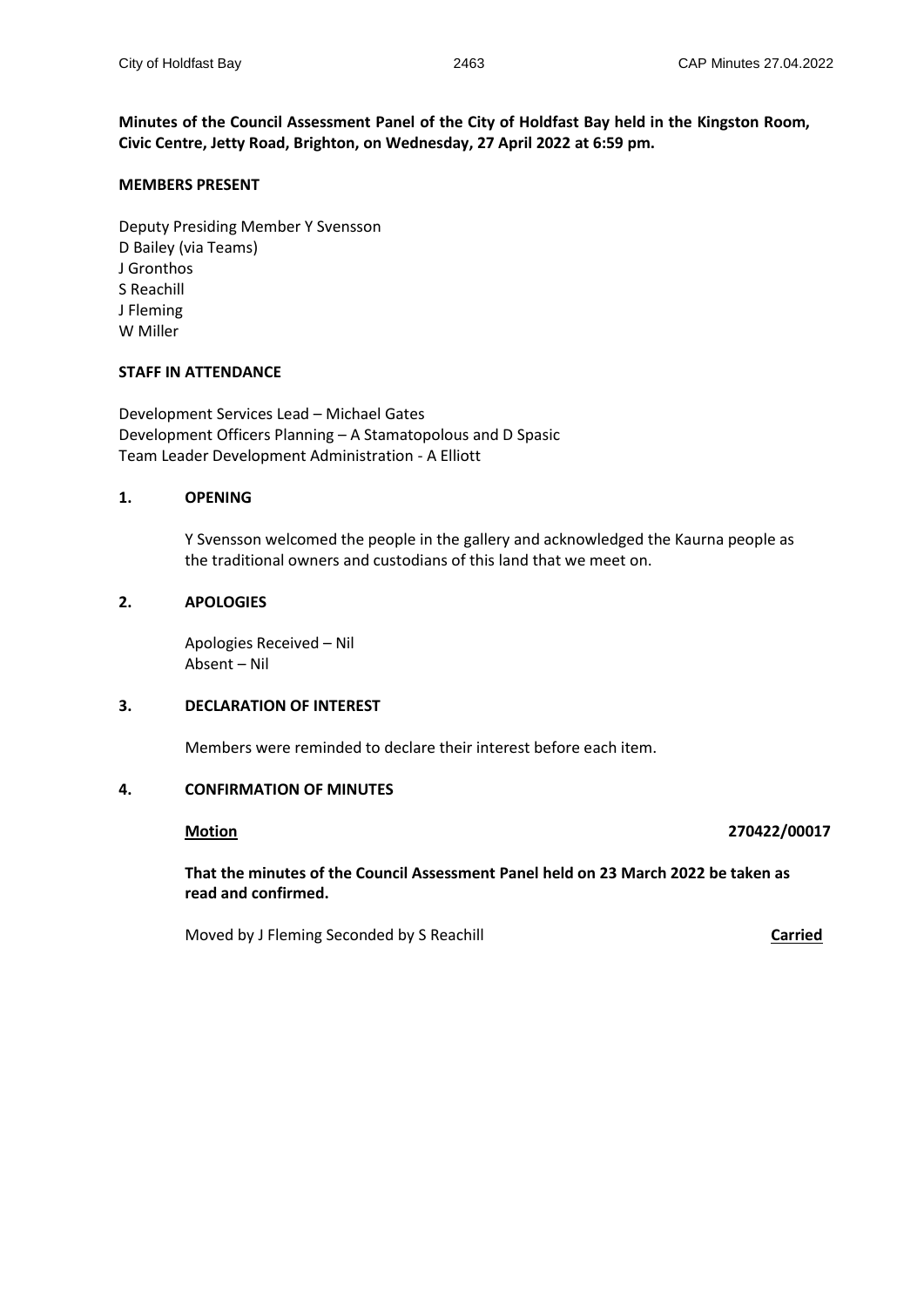#### **5. COUNCIL ASSESSMENT MATTERS**

# **5.1 David Bulluss, Haydn Frayne, Abby Riggs, Unit 2,23 Alma Street, Glenelg South (Report No 114/22)**

| <b>DEVELOPMENT NO.:</b>                              | 21035481                                                                                                                                                                                                                                                                                                                                                                                                                                                        |  |
|------------------------------------------------------|-----------------------------------------------------------------------------------------------------------------------------------------------------------------------------------------------------------------------------------------------------------------------------------------------------------------------------------------------------------------------------------------------------------------------------------------------------------------|--|
| <b>APPLICANT:</b>                                    | David Bulluss<br>Haydn Frayne<br>Abby Riggs                                                                                                                                                                                                                                                                                                                                                                                                                     |  |
| <b>ADDRESS:</b>                                      | UNIT 2,23 ALMA ST GLENELG SOUTH SA 5045                                                                                                                                                                                                                                                                                                                                                                                                                         |  |
| <b>NATURE OF</b><br><b>DEVELOPMENT:</b>              | Alterations and two storey addition to existing<br>dwelling and swimming pool in rear yard                                                                                                                                                                                                                                                                                                                                                                      |  |
| <b>ZONING INFORMATION:</b>                           | Zones:<br>• Established Neighbourhood<br>Overlays:<br>• Airport Building Heights (Regulated)<br>• Affordable Housing<br>• Building Near Airfields<br>· Historic Area<br>• Heritage Adjacency<br>• Prescribed Wells Area<br>• Regulated and Significant Tree<br>• Stormwater Management<br>• Urban Tree Canopy<br><b>Technical Numeric Variations (TNVs):</b><br>• Maximum Building Height (Metres)<br>• Minimum Site Area<br>• Maximum Building Height (Levels) |  |
| <b>LODGEMENT DATE:</b>                               | 15 Nov 2021                                                                                                                                                                                                                                                                                                                                                                                                                                                     |  |
| <b>RELEVANT AUTHORITY:</b>                           | Assessment panel at City of Holdfast Bay                                                                                                                                                                                                                                                                                                                                                                                                                        |  |
| <b>PLANNING &amp; DESIGN</b><br><b>CODE VERSION:</b> | 4 November 2021 - 2021.16                                                                                                                                                                                                                                                                                                                                                                                                                                       |  |
| <b>CATEGORY OF</b><br><b>DEVELOPMENT:</b>            | Code Assessed - Performance Assessed                                                                                                                                                                                                                                                                                                                                                                                                                            |  |
| <b>NOTIFICATION:</b>                                 | Yes                                                                                                                                                                                                                                                                                                                                                                                                                                                             |  |
| <b>RECOMMENDING</b><br><b>OFFICER</b>                | Dean Spasic<br>Development Officer - Planning                                                                                                                                                                                                                                                                                                                                                                                                                   |  |
| <b>Referral:</b>                                     | Andrew Stevens, Heritage Architect                                                                                                                                                                                                                                                                                                                                                                                                                              |  |

**Speakers:** Nick Jones, Rosemary Owens and Stewart Hocking, Master Plan on behalf of the Applicant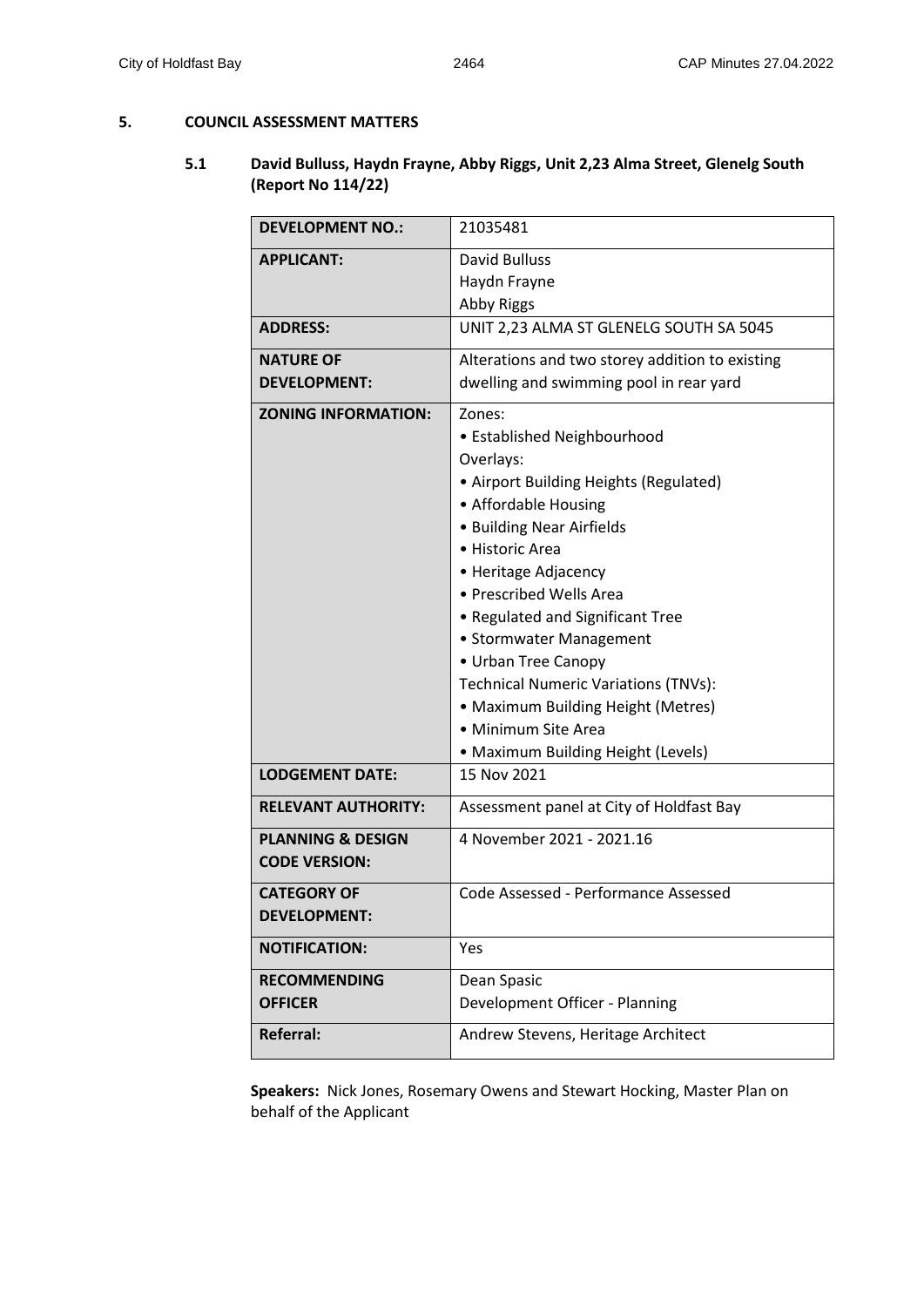# **Motion**

- 1. Pursuant to Section 107(2)(c) of the Planning, Development and Infrastructure Act 2016, and having undertaken an assessment of the application against the Planning and Design Code, the application is NOT seriously at variance with the provisions of the Planning and Design Code; and
- 2. Development Application Number 21035481, by David Bulluss, Haydn Frayne and Abby Riggs is refused Planning Consent for the reasons:

# Reasons for Refusal:

- 1. Does not sufficiently meet Objective DO1.0 and 10.2 Established Neighbourhood.
- 2. Does not sufficiently meet Objective DO 1 in Historic Overlay.
- 3. Does not meet Historic Overlay PO 3.1.
- 4. Does not meet Established Neighbourhood PO 4.1 and PO 4.2.
- 5. Exceeds maximum site coverage of 50%.

Moved Y Svensson, Seconded J Fleming **Lost**

# **Motion 270422/00018**

- 1. Pursuant to Section 107(2)(c) of the Planning, Development and Infrastructure Act 2016, and having undertaken an assessment of the application against the Planning and Design Code, the application is NOT seriously at variance with the provisions of the Planning and Design Code; and
- 2. Development Application Number 21035481, by David Bulluss, Haydn Frayne and Abby Riggs is GRANTED Planning Consent subject to the following conditions:

Conditions Planning Consent

- 1. The development granted approval shall be undertaken and completed in accordance with the stamped plans and documentation, except where varied by conditions below (if any).
- 2. That all upstairs windows to side and rear elevations shall have minimum window sill heights of 1.5 metres above finished floor level, or any glass below 1.5 metres shall be obscure and fixed shut or as otherwise approved prior to occupation.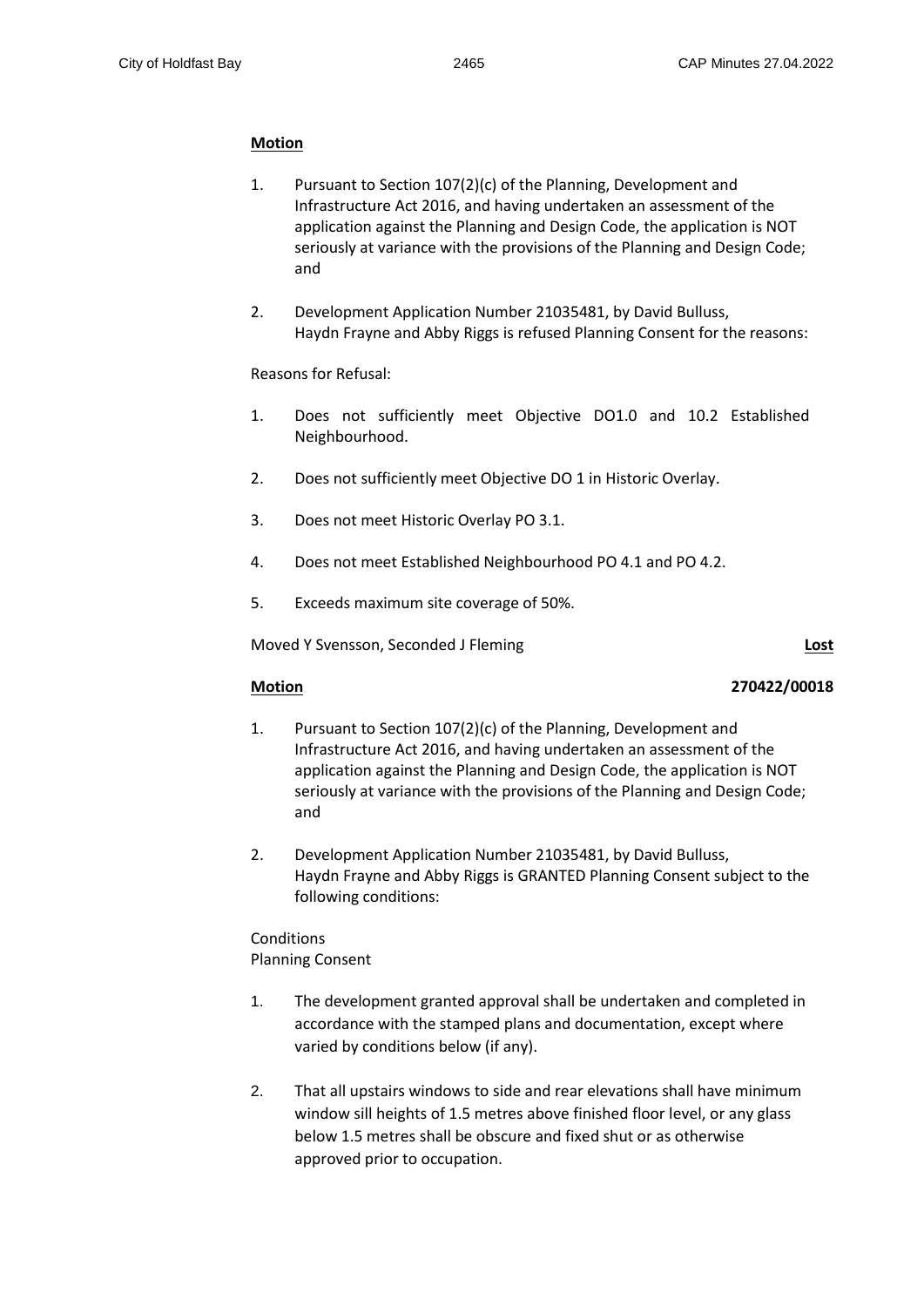3. That the associated filter pump must be enclosed in such a way that noise levels do not exceed 45db(a) measured at adjoining property boundaries.

# ADVISORY NOTES

# General Notes

- 1. No work can commence on this development unless a Development Approval has been obtained. If one or more consents have been granted on this Decision Notification Form, you must not start any site works or building work or change of use of the land until you have received notification that Development Approval has been granted.
- 2. Appeal rights General rights of review and appeal exist in relation to any assessment, request, direction or act of a relevant authority in relation to the determination of this application, including conditions.
- 3. This consent or approval will lapse at the expiration of 2 years from its operative date, subject to the below or subject to an extension having been granted by the relevant authority.
- 4. Where an approved development has been substantially commenced within 2 years from the operative date of approval, the approval will then lapse 3 years from the operative date of the approval (unless the development has been substantially or fully completed within those 3 years, in which case the approval will not lapse).
- 5. A decision of the Commission in respect of a development classified as restricted development in respect of which representations have been made under section 110 of the Act does not operate
	- a. until the time within which any person who made any such representation may appeal against a decision to grant the development authorisation has expired; or
	- b. if an appeal is commenced
		- i. until the appeal is dismissed, struck out or withdrawn; or
		- ii. until the questions raised by the appeal have been finally determined (other than any question as to costs).

Moved J Gronthos, Seconded S Reachill **Carried**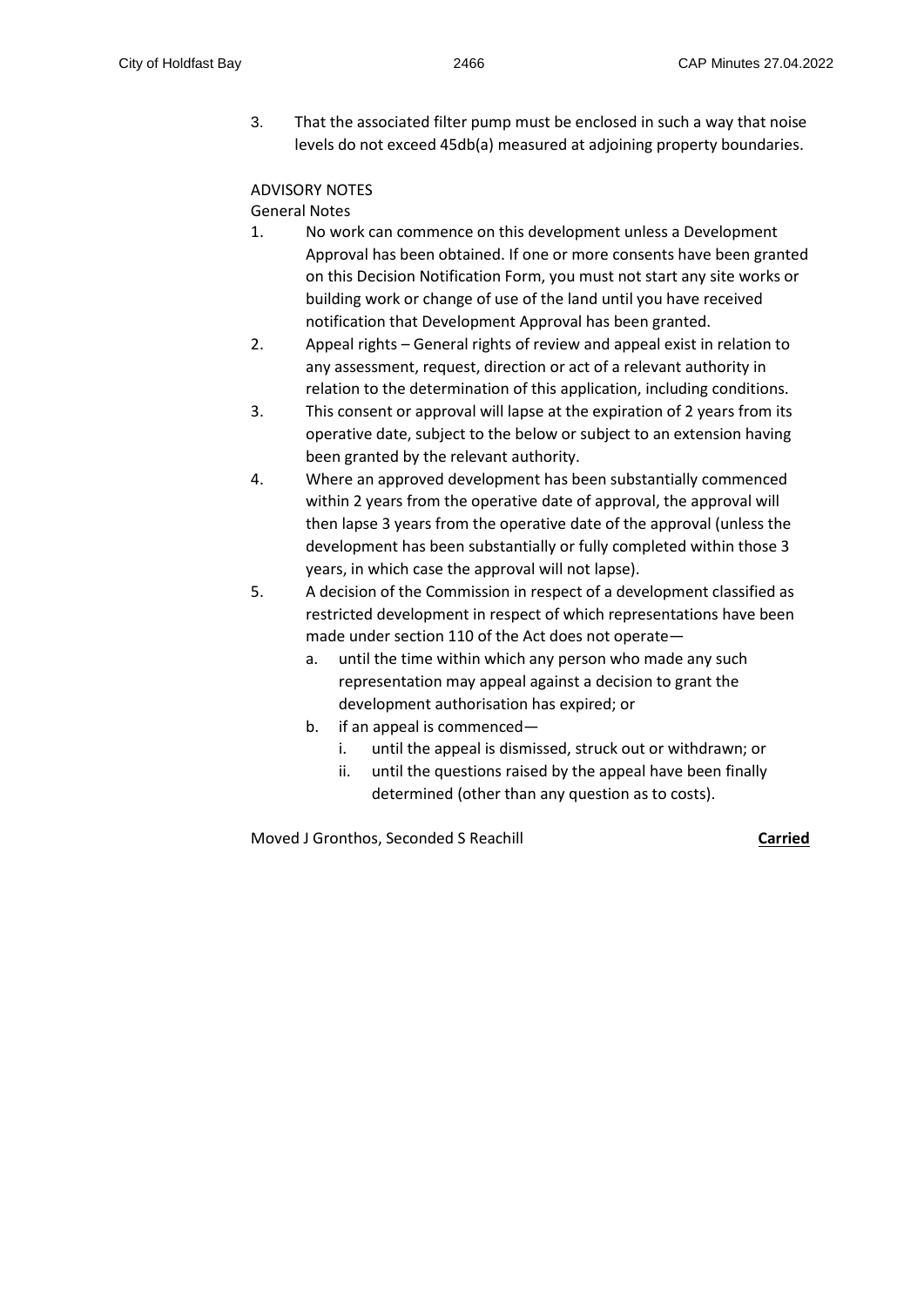# **5.2 Larissa Jennings, City of Holdfast Bay, 44 Folkestone Road, South Brighton (Report No 115/22)**

| <b>DEVELOPMENT NO.:</b>    | 21042273                                            |  |
|----------------------------|-----------------------------------------------------|--|
| <b>APPLICANT:</b>          | Larissa Jennings, City of Holdfast Bay              |  |
| <b>ADDRESS:</b>            | 44 FOLKESTONE RD SOUTH BRIGHTON SA 5048             |  |
| <b>NATURE OF</b>           | Installation of six light poles in association with |  |
| <b>DEVELOPMENT:</b>        | tennis court                                        |  |
| <b>ZONING INFORMATION:</b> | Zones:                                              |  |
|                            | • General Neighbourhood                             |  |
|                            | <b>Overlays:</b>                                    |  |
|                            | • Airport Building Heights (Regulated)              |  |
|                            | • Affordable Housing                                |  |
|                            | • Hazards (Flooding)                                |  |
|                            | • Hazards (Flooding - General)                      |  |
|                            | • Prescribed Wells Area                             |  |
|                            | • Regulated and Significant Tree                    |  |
|                            | • Stormwater Management                             |  |
|                            | • Urban Tree Canopy                                 |  |
| <b>LODGEMENT DATE:</b>     | 5 Jan 2022                                          |  |
| <b>RELEVANT AUTHORITY:</b> | Assessment panel at City of Holdfast Bay            |  |
| <b>CATEGORY OF</b>         | Code Assessed - Performance Assessed                |  |
| <b>DEVELOPMENT:</b>        |                                                     |  |
| <b>NOTIFICATION:</b>       | Yes                                                 |  |
| <b>RECOMMENDING</b>        | Dean Spasic                                         |  |
| <b>OFFICER:</b>            | Development Officer - Planning                      |  |

# **Motion 270422/00019**

- 1. Pursuant to Section 107(2)(c) of the Planning, Development and Infrastructure Act 2016, and having undertaken an assessment of the application against the Planning and Design Code, the application is NOT seriously at variance with the provisions of the Planning and Design Code; and
- 2. Development Application Number 21042273, Larissa Jennings is Granted Planning Consent subject to the following conditions:

Conditions Planning Consent

- 1. The development granted approval shall be undertaken and completed in accordance with the stamped plans and documentation, except where varied by conditions below (if any).
- 2. Lighting is switched off, and remains off, between 9:30pm and sunrise the following day.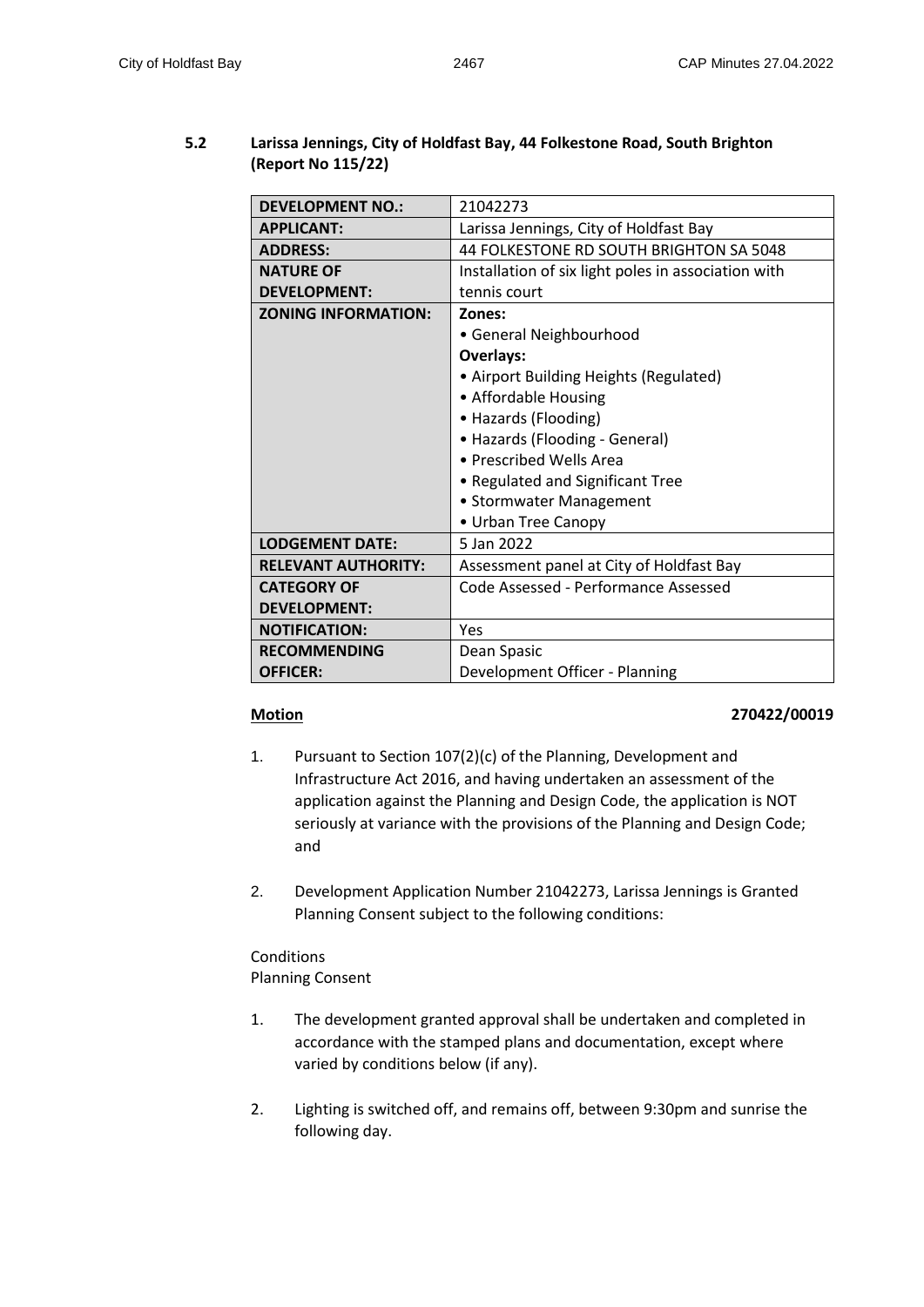3. Light spill levels from the light herein approved are not more than 5 Lux when measured at the window of any adjacent dwelling.

# ADVISORY NOTES

# General Notes

- 1. No work can commence on this development unless a Development Approval has been obtained. If one or more consents have been granted on this Decision Notification Form, you must not start any site works or building work or change of use of the land until you have received notification that Development Approval has been granted.
- 2. Appeal rights General rights of review and appeal exist in relation to any assessment, request, direction or act of a relevant authority in relation to the determination of this application, including conditions.
- 3. This consent or approval will lapse at the expiration of 2 years from its operative date, subject to the below or subject to an extension having been granted by the relevant authority.
- 4. Where an approved development has been substantially commenced within 2 years from the operative date of approval, the approval will then lapse 3 years from the operative date of the approval (unless the development has been substantially or fully completed within those 3 years, in which case the approval will not lapse).
- 5. A decision of the Commission in respect of a development classified as restricted development in respect of which representations have been made under section 110 of the Act does not operate
	- a. until the time within which any person who made any such representation may appeal against a decision to grant the development authorisation has expired; or
	- b. if an appeal is commenced
		- i. until the appeal is dismissed, struck out or withdrawn; or
		- ii. until the questions raised by the appeal have been finally determined (other than any question as to costs).

Moved J Fleming, Seconded J Gronthos **Carried**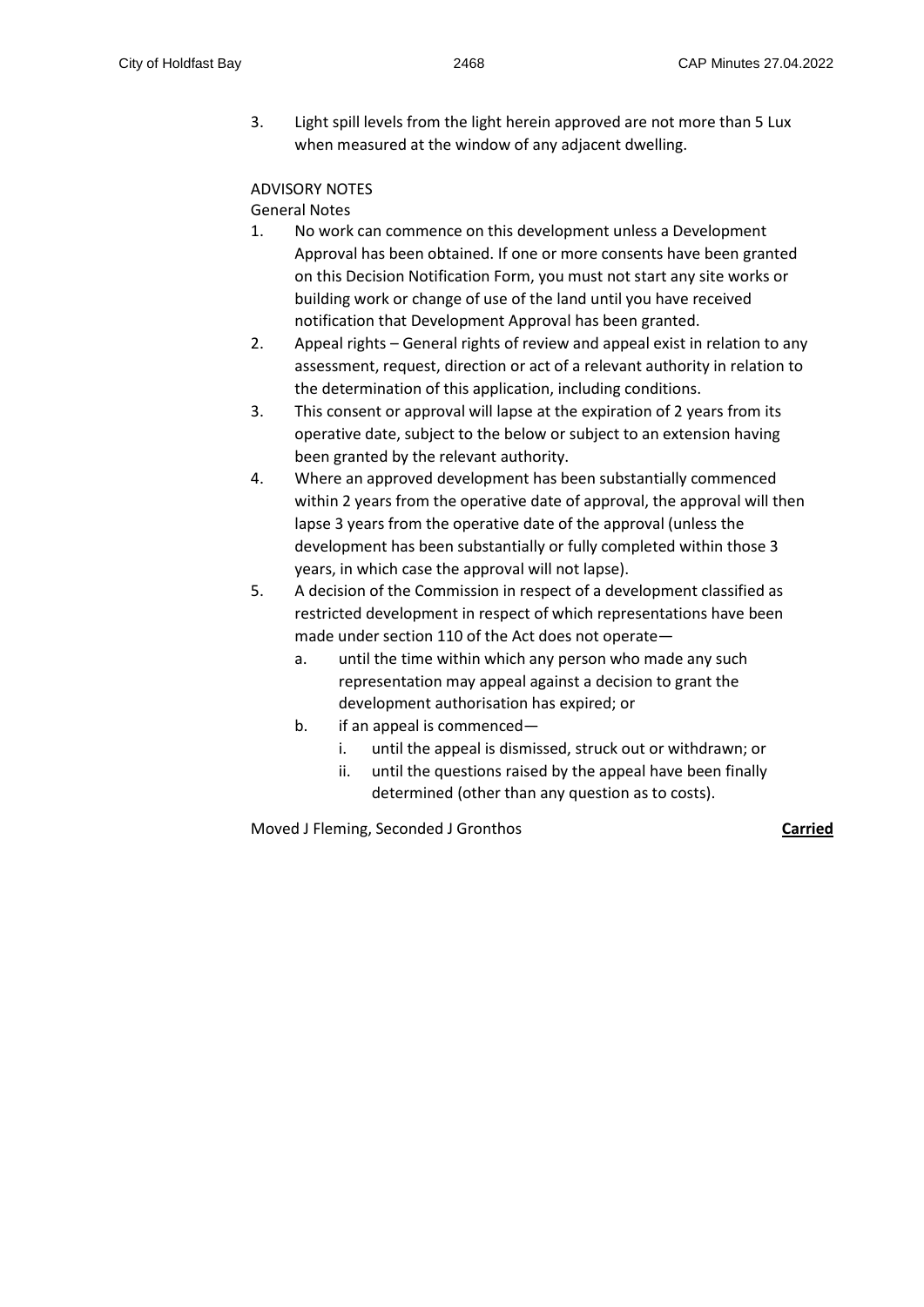# **5.3 Sally Stansborough Amanda and Ben Layely, 7 Gower Street, Glenelg East (Report No 116/22)**

| <b>DEVELOPMENT NO.:</b>    | 21039824                                      |  |
|----------------------------|-----------------------------------------------|--|
| <b>APPLICANT:</b>          | Sally Stansborough                            |  |
|                            | Amanda Layley                                 |  |
|                            | <b>Ben Layely</b>                             |  |
| <b>ADDRESS:</b>            | 7 GOWER ST GLENELG EAST SA 5045               |  |
| <b>NATURE OF</b>           | Two storey detached dwelling, outbuilding and |  |
| <b>DEVELOPMENT:</b>        | swimming pool                                 |  |
| <b>ZONING INFORMATION:</b> | Zones:                                        |  |
|                            | • Established Neighbourhood                   |  |
|                            | <b>Overlays:</b>                              |  |
|                            | • Airport Building Heights (Regulated)        |  |
|                            | • Affordable Housing                          |  |
|                            | • Building Near Airfields                     |  |
|                            | • Character Area                              |  |
|                            | • Prescribed Wells Area                       |  |
|                            | • Regulated and Significant Tree              |  |
|                            | • Stormwater Management                       |  |
|                            | • Urban Tree Canopy                           |  |
|                            | <b>Technical Numeric Variations (TNVs):</b>   |  |
|                            | • Minimum Frontage                            |  |
|                            | • Minimum Site Area                           |  |
|                            | • Maximum Building Height (Levels)            |  |
| <b>LODGEMENT DATE:</b>     | 9 Dec 2021                                    |  |
| <b>RELEVANT AUTHORITY:</b> | Assessment panel at City of Holdfast Bay      |  |
| <b>CATEGORY OF</b>         | Code Assessed - Performance Assessed          |  |
| <b>DEVELOPMENT:</b>        |                                               |  |
| <b>NOTIFICATION:</b>       | Yes                                           |  |
| <b>RECOMMENDING</b>        | Dean Spasic                                   |  |
| <b>OFFICER:</b>            | Development Officer - Planning                |  |

# **Motion 270422/00020**

1. Pursuant to Section 107(2)(c) of the Planning, Development and Infrastructure Act 2016, and having undertaken an assessment of the application against the Planning and Design Code, the application is NOT seriously at variance with the provisions of the Planning and Design Code; and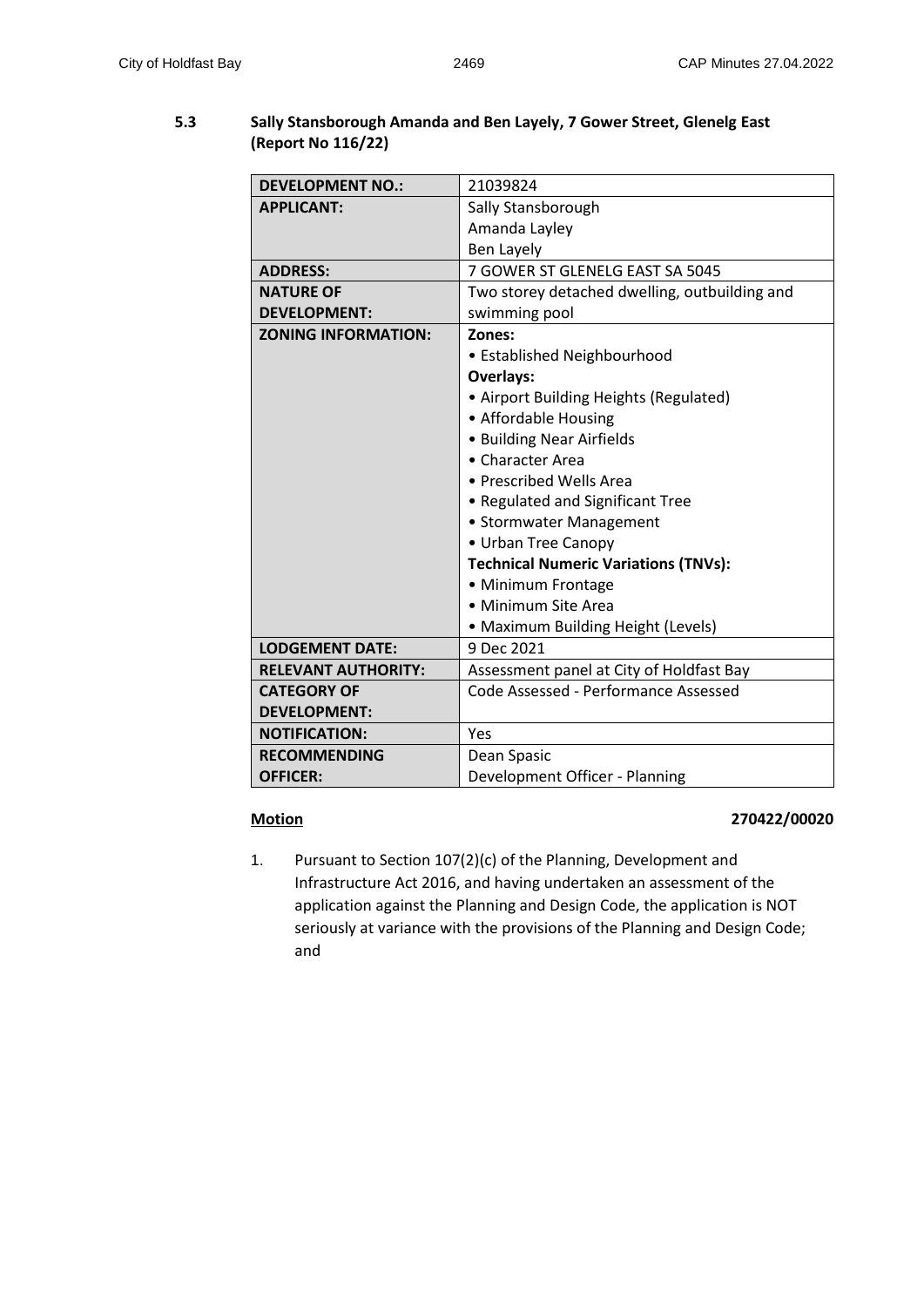2. Development Application Number 21039824, by Sally Stansborough, Amanda Layley and Ben Layely is granted Planning Consent subject to the following reasons/conditions/reserved matters:

Conditions Planning Consent

- 1. The development granted approval shall be undertaken and completed in accordance with the stamped plans and documentation, except where varied by conditions below (if any).
- 2. That all upstairs windows shall have minimum window sill heights of 1.5 metres above finished floor level, or any glass below 1.5 metres shall be obscure and fixed shut prior to occupation.
- 3. Tree(s) must be planted and/or retained in accordance with DTS/DPF 1.1 of the Urban Tree Canopy Overlay in the Planning and Design Code (as at the date of lodgement of the application). New trees must be planted within 12 months of occupation of the dwelling(s) and maintained.
- 4. Rainwater tank(s) must be installed in accordance with DTS/DPF 1.1 of the Stormwater Management Overlay in the Planning and Design Code (as at the date of lodgement of the application) within 12 months of occupation of the dwelling(s).
- 5. That the associated filter pump must be enclosed in such a way that noise levels do not exceed 45db(a) measured at adjoining property boundaries.

# ADVISORY NOTES

# General Notes

- 1. No work can commence on this development unless a Development Approval has been obtained. If one or more consents have been granted on this Decision Notification Form, you must not start any site works or building work or change of use of the land until you have received notification that Development Approval has been granted.
- 2. Appeal rights General rights of review and appeal exist in relation to any assessment, request, direction or act of a relevant authority in relation to the determination of this application, including conditions.
- 3. This consent or approval will lapse at the expiration of 2 years from its operative date, subject to the below or subject to an extension having been granted by the relevant authority.
- 4. Where an approved development has been substantially commenced within 2 years from the operative date of approval, the approval will then lapse 3 years from the operative date of the approval (unless the development has been substantially or fully completed within those 3 years, in which case the approval will not lapse).
- 5. A decision of the Commission in respect of a development classified as restricted development in respect of which representations have been made under section 110 of the Act does not operate—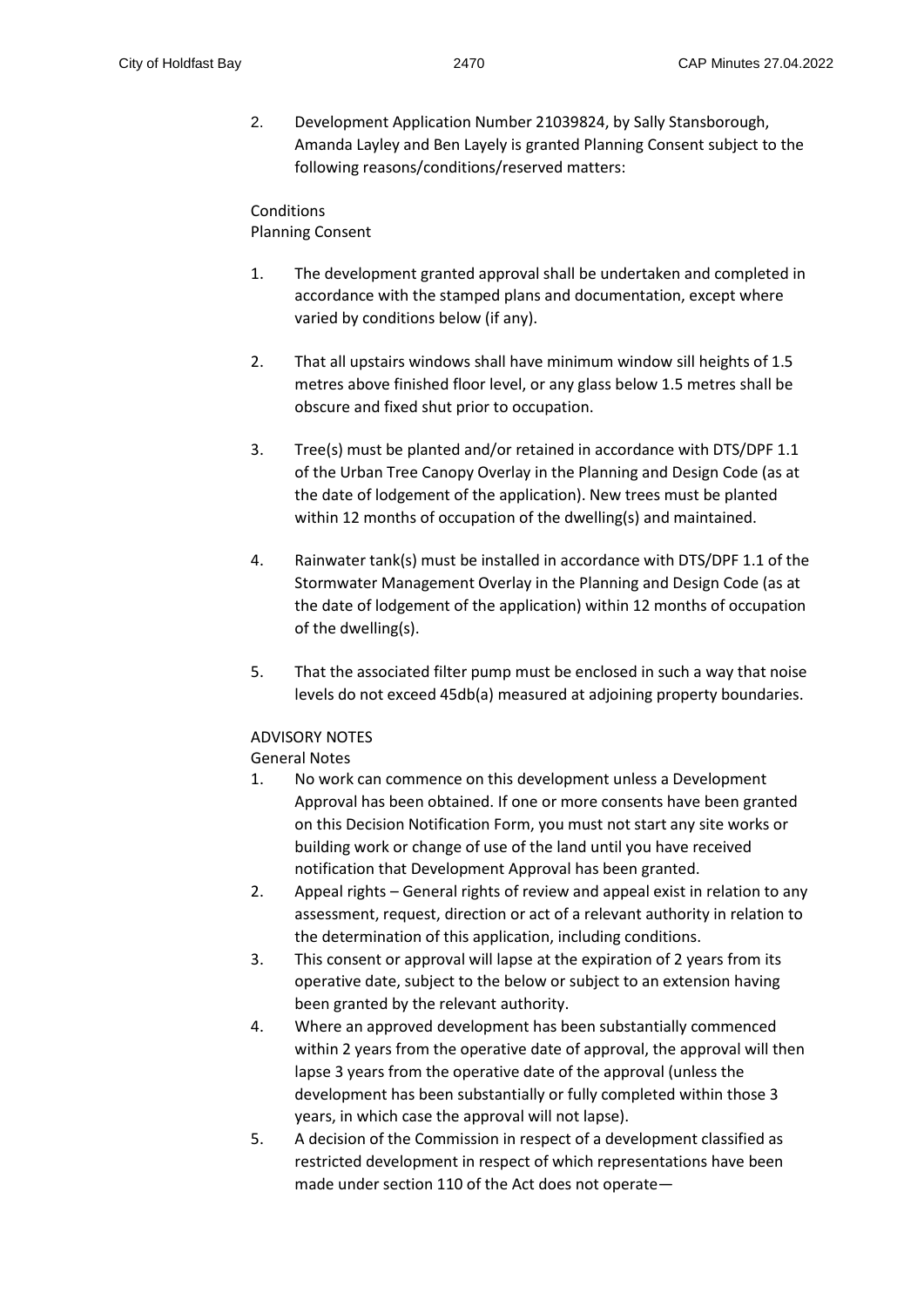- a. until the time within which any person who made any such representation may appeal against a decision to grant the development authorisation has expired; or
- b. if an appeal is commenced
	- i. until the appeal is dismissed, struck out or withdrawn; or
	- ii. until the questions raised by the appeal have been finally determined (other than any question as to costs).

Moved J Gronthos, Seconded S Reachill **Carried**

#### **5.4 Brent and Kim Bunting, 10 Portland Street, Seacliff (Report No 117/22)**

| DA NO.:                  | 110/00198/21                          |
|--------------------------|---------------------------------------|
| APPLICANT:               | <b>BRENT AND KIM BUNTING</b>          |
| LOCATION:                | 10 PORTLAND STREET, SEACLIFF          |
| <b>DEVELOPMENT PLAN:</b> | <b>CONSOLIDATED 2 JUNE 2016</b>       |
| ZONE AND POLICY AREA:    | RESIDENTIAL CHARACTER ZONE - SEACLIFF |
|                          | <b>POLICY AREA 12</b>                 |
| NATURE OF DEVELOPMENT:   | <b>MERIT</b>                          |
| PROPOSAL:                | THREE STOREY DETACHED DWELLING        |
| <b>EXISTING USE:</b>     | <b>RESIDENTIAL</b>                    |
| CATEGORY:                | <b>ONE</b>                            |
| RECOMMENDATION:          | DEVELOPMENT PLAN CONSENT SUBJECT TO   |
|                          | <b>CONDITIONS</b>                     |

#### **Motion 270422/00021**

- 1. The proposed development is NOT seriously at variance with the policies in the Development Plan.
- 2. Following a detailed assessment of the proposal against the provisions of the Holdfast Bay (City) Development Plan, the Council Assessment Panel resolves to grant Development Plan Consent to Development Application 110/00198/21 comprising the construction of a three storey detached dwelling at 10 Portland Street, Seacliff.

#### Planning conditions

- 1. The proposal shall be implemented as shown on the plans prepared by Swanbury Penglase, dated 07/04/2022 Reference 21036 unless varied by any subsequent conditions imposed herein.
- 2. Landscaping shall be established as per the Landscape Concept Plan, Revision B, dated 07/04/2022 Reference 21036 Page 6 that are maintained to the reasonable satisfaction of Council.
- 3. All upstairs windows and decks on the side and rear elevations shall comprise screening that is up to 1.5 metres in height above the floor level so as to prevent unreasonable overlooking into habitable room windows and private open space areas of adjacent properties, and be installed prior to occupation.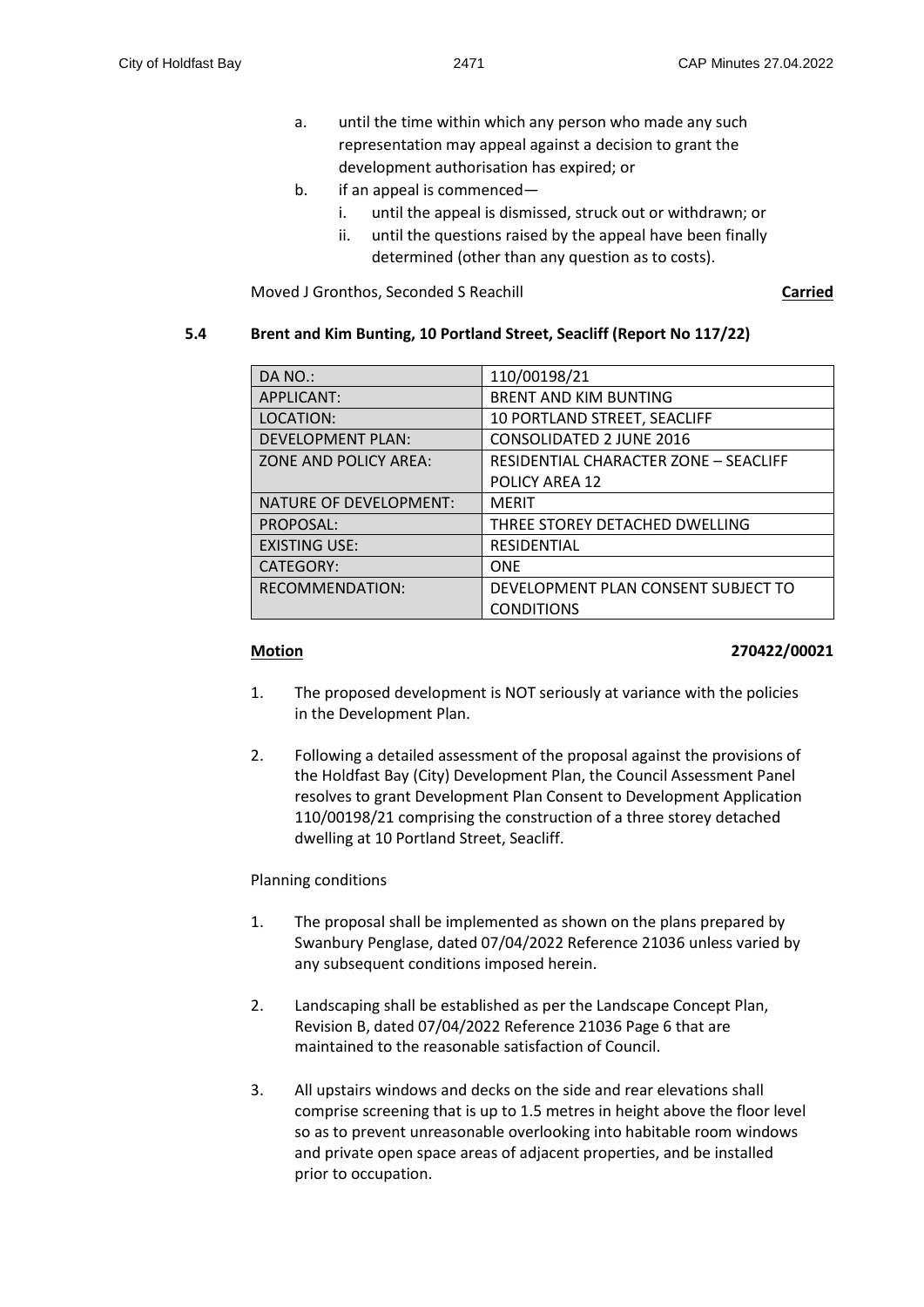4. That stormwater from the dwelling shall be collected and connected to a 1000 litre (minimum) rainwater tank with a sealed system over flow connection to the street water table. Final details of the location and size of the tank(s) shall be submitted to Council for approval prior to the issue of full Development Approval. Furthermore, all stormwater from the dwelling and the site shall be collected and disposed of in a manner that does not adversely affect any properties adjoining the site or the stability of any building on adjacent sites.

NOTE: Stormwater shall not be disposed of over a vehicle crossing place and any connection to the street water table, including remedial works to footpaths, verges or other Council infrastructure, is subject to any necessary approvals from Council and will be at the applicant's cost.

5. The stormwater disposal system shall cater for a 5 year rainfall event with discharge to the street not to exceed 10 litres per second. Any excess above this flow is to be detained on site to the reasonable satisfaction of Council.

Moved D Bailey, Seconded J Gronthos **Carried**

#### **6. REPORTS BY OFFICERS**

Deputy Presiding Member, Y Svensson left the Chair at 7.58 pm

Presiding Member, D Bailey assumed the Chair via Teams at 7.58 pm

# **6.1 Deferred Item - 57 Repton Road, North Brighton (Report No 118/22)**

#### **Motion 270422/0022**

This application was deferred from the Panel at the meeting on 23 March 2022 for the Assessment Manager to consider a suitable range of conditions for planning consent, in particular the interface between land use issues, including hours of operation, number of functions per week, acoustic measures, closure of the eastern balcony, external handling of bottles and crates including hours.

It is recommended that the Council Assessment Panel resolve that:

- 1. Pursuant to Section 107(2)(c) of the Planning, Development and Infrastructure Act 2016, and having undertaken an assessment of the application against the Planning and Design Code, the application is NOT seriously at variance with the provisions of the Planning and Design Code; and
- 2. Development Application Number 21029363, by Somerton Surf Life Saving Club Incorporated is granted Planning Consent subject to the following conditions: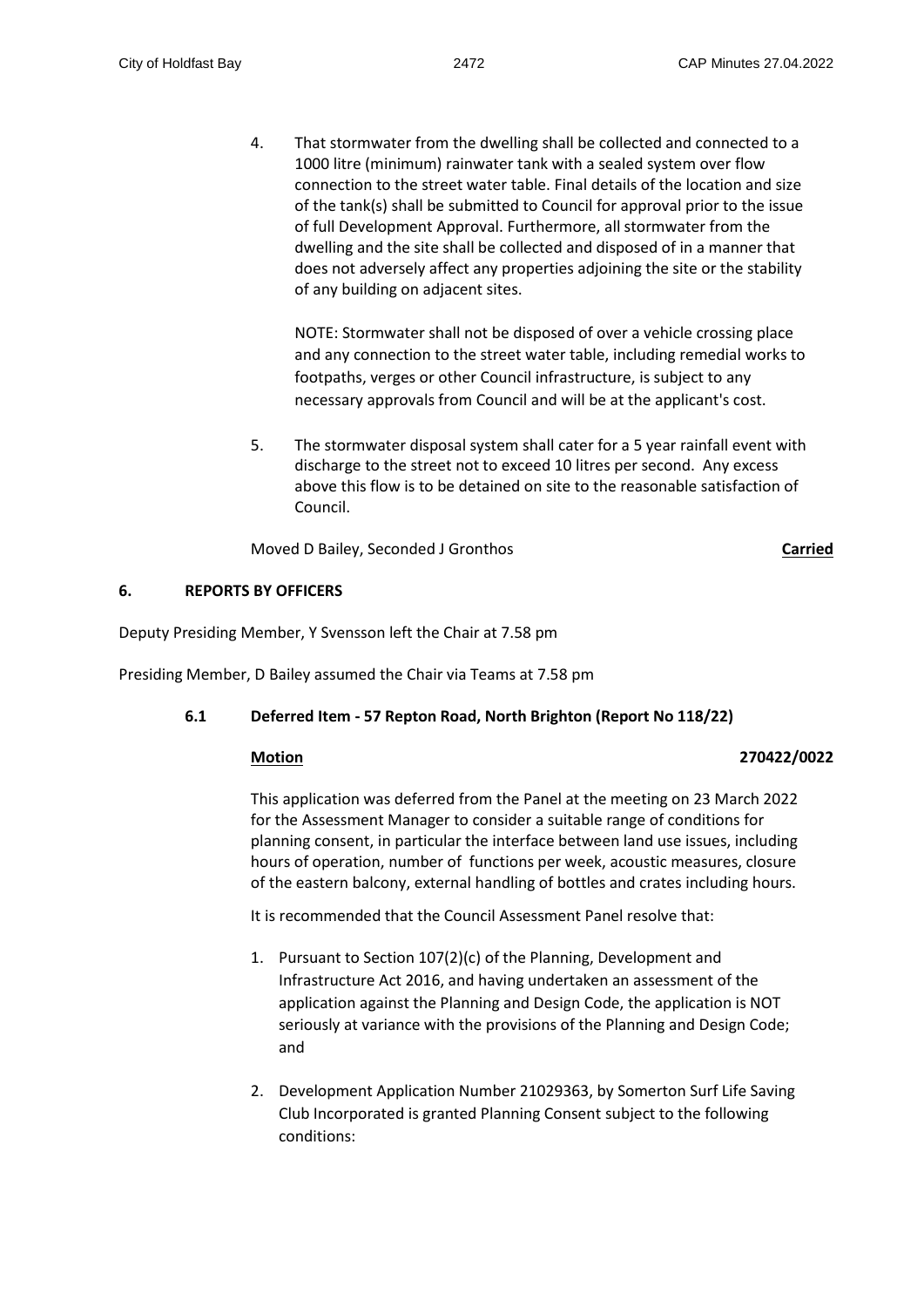#### **Conditions**

- 1. The development hereby approved shall be undertaken in accordance with the documents and plans submitted in support of the development application unless otherwise varied by the conditions set out below.
- 2. Use of the first floor of the clubrooms building for bistro dining and/or functions shall be limited to the following hours

|           | functions shall be limited to the following hours |
|-----------|---------------------------------------------------|
| Wednesday | 11.00 AM to 10.00 PM                              |
| Thursday  | 11.00 AM to 10.00 PM                              |
| Friday    | 11.00 AM to 12.00 Midnight                        |
| Saturday  | 11.00 AM to 12.00 Midnight                        |
| Sunday    | 11.00 AM to 10.00 PM                              |
|           |                                                   |

- 3. The maximum capacity for functions shall be 130 persons excluding staff.
- 4. The development shall ensure that all functions and events occurring in the first floor of the clubrooms provides the following management measures:
	- (a) a nominated contact person shall be nominated by the operator, who shall be present at all functions / events, and whom may be called by mobile telephone to respond to any complaint in real time, and whom has authority to direct patrons and other users of the facility.
- 5. As outlined in the Music Assessment prepared by Sonus on behalf of the Applicant dated July 2021, the following noise reduction measures shall be observed and implemented by the Applicant:
	- the noise level arising from the playing of music shall not exceed 90 dB(A) when measured at the eastern glazing line of the clubroom building;
	- music (other than background music) shall be played through an inhouse system which incorporates a limiting device;
	- an acoustic engineer shall be required to confirm that this in-house system is calibrated to ensure that the above measure is not exceeded; and
	- the eastern louvres and door to the balcony shall be closed at any period.
- 6. No amplified music shall be played externally to the building at any time.
- 7. Servicing of the development in the form of food and beverage deliveries and waste collection shall only occur between the hours of 9am and 6pm Monday to Saturday.

Moved J Fleming, Seconded S Reachill **Carried**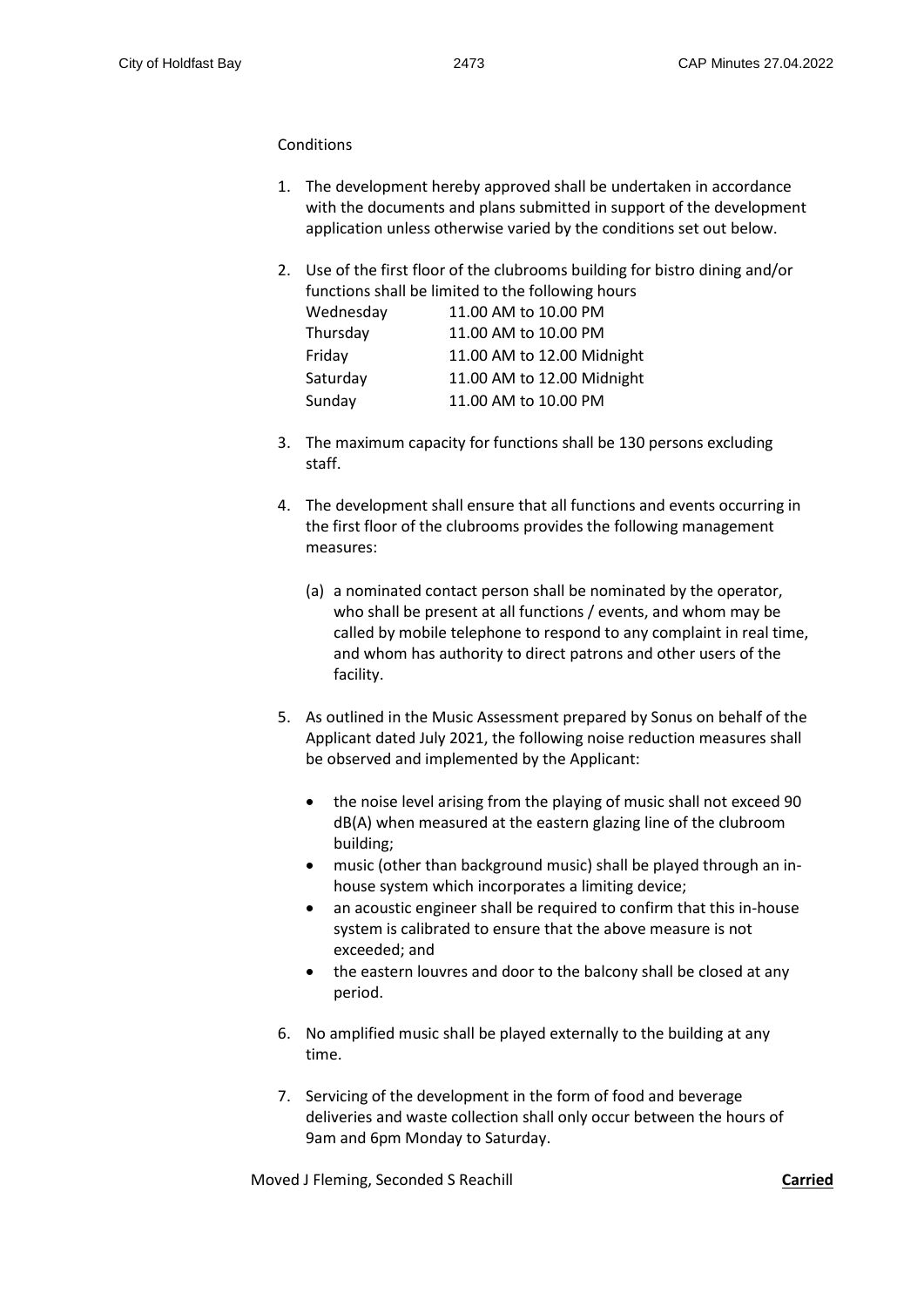Deputy Presiding Member, Y Svensson resumed the Chair at 8.11 pm

# **6.2 Deferred item - 1-5 Hartley Road, Brighton (Report No 119/22)**

#### **PROPOSAL**

*This application is for the construction of a telecommunications facility consisting of a 30m-tall monopole, panel antennas and equipment shelter was deferred from 27 January 2022 meeting. The monopole will be constructed in the south-eastern corner of the allotment that fronts onto Hartley Road. The monopole will now be set 10 metres in from the southern boundary and 26 metres from the western boundary, with a small equipment shelter of 5sqm floor area located to the south of the monopole. Landscaping has now been included along the western boundary and amended plans for the proposal including a supporting report*

*The applicant has provided amended plans with the following changes:*

- *The tower has been moved further to the north and is now proposed to be located 10 metres from the southern boundary;*
- *Landscaping has been added to the western boundary to minimise the visual impact to the neighbouring property;*
- *A report has been provided by the applicant assessing alternate sites in the locality;*
- *A referral response from Council's Local Heritage Advisor in relation to the nearby local heritage place is also provided.*

# **Motion**

It is recommended that the Council Assessment Panel resolve that:

- 1. Pursuant to section 107(2)(c) of the Planning, Development and Infrastructure Act 2016, and having undertaken an assessment of the application against the Planning and Design Code, the application is NOT seriously at variance with the provisions of the Planning and Design Code; and
- 2. That Development Application Number 21027089, by Telstra Corporation PTY Ltd is REFUSED Planning Consent on the basis that it does not adhere to Planning and Design Code Policies PO 6.3 (b), (c), & (d). More specifically the proposed development:
	- has no mitigating features that obscure or interrupt its appearance from surrounding areas of high amenity;
	- does not incorporate materials and finishes that complement the environment; and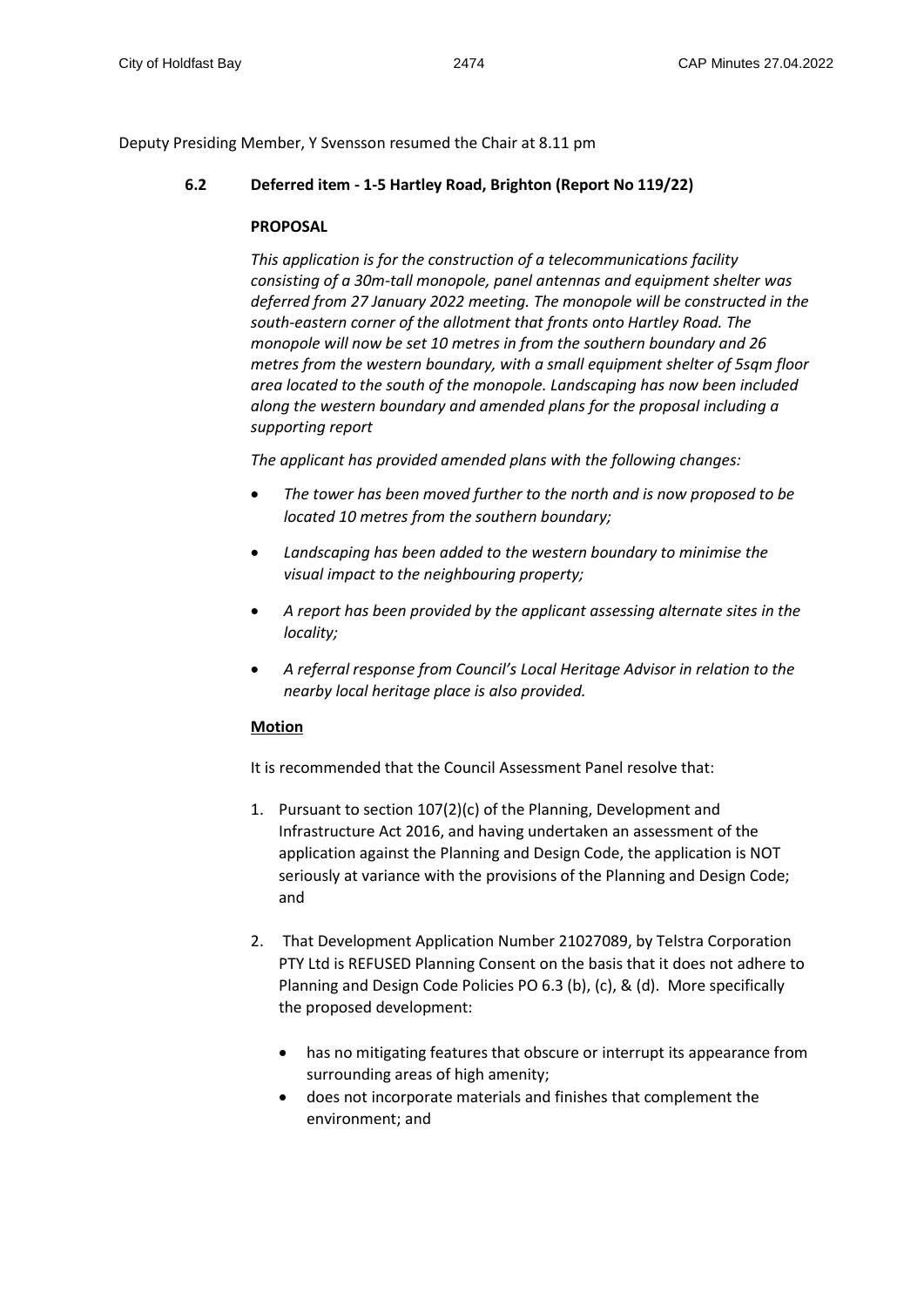incorporates insufficient and ineffective landscaping to minimise its visual dominance within the immediate locality.

Moved J Fleming, Seconded Y Svensson **Lost**

### **Motion 270422/0023**

- 1. Pursuant to Section 107(2)(c) of the Planning, Development and Infrastructure Act 2016, and having undertaken an assessment of the application against the Planning and Design Code, the application is NOT seriously at variance with the provisions of the Planning and Design Code; and
- 2. Development Application Number 21027089, by Telstra Corporation Ltd is granted Planning Consent subject to the following reasons/conditions/reserved matters:

Planning Consent

Reserved Matter

Pursuant to Section 102 (3) of the Planning, Development and Infrastructure Act 2016, the following matters shall be reserved for further assessment, to the satisfaction of the relevant authority, prior to the granting of Development Approval:

1. That an appropriate landscaping plan be submitted which includes landscaping along the southern and western boundaries and of an appropriate tree species to the reasonable satisfaction of Council.

Note - Further conditions may be imposed on the Planning Consent in respect of the above matters.

### Conditions

- 1. The development granted approval shall be undertaken and completed in accordance with the stamped plans and documentation, except where varied by conditions below (if any).
- 2. That all mechanical plant and equipment, including air conditioners, should be selected, designed, and installed to comply with the following mandatory criteria:
	- (a) Noise level not to exceed 52dB(A) between the hours of 7am and 10pm when measured and adjusted at the nearest residential zone interface in accordance with the Environment Protection (Noise) Policy 2007\*, and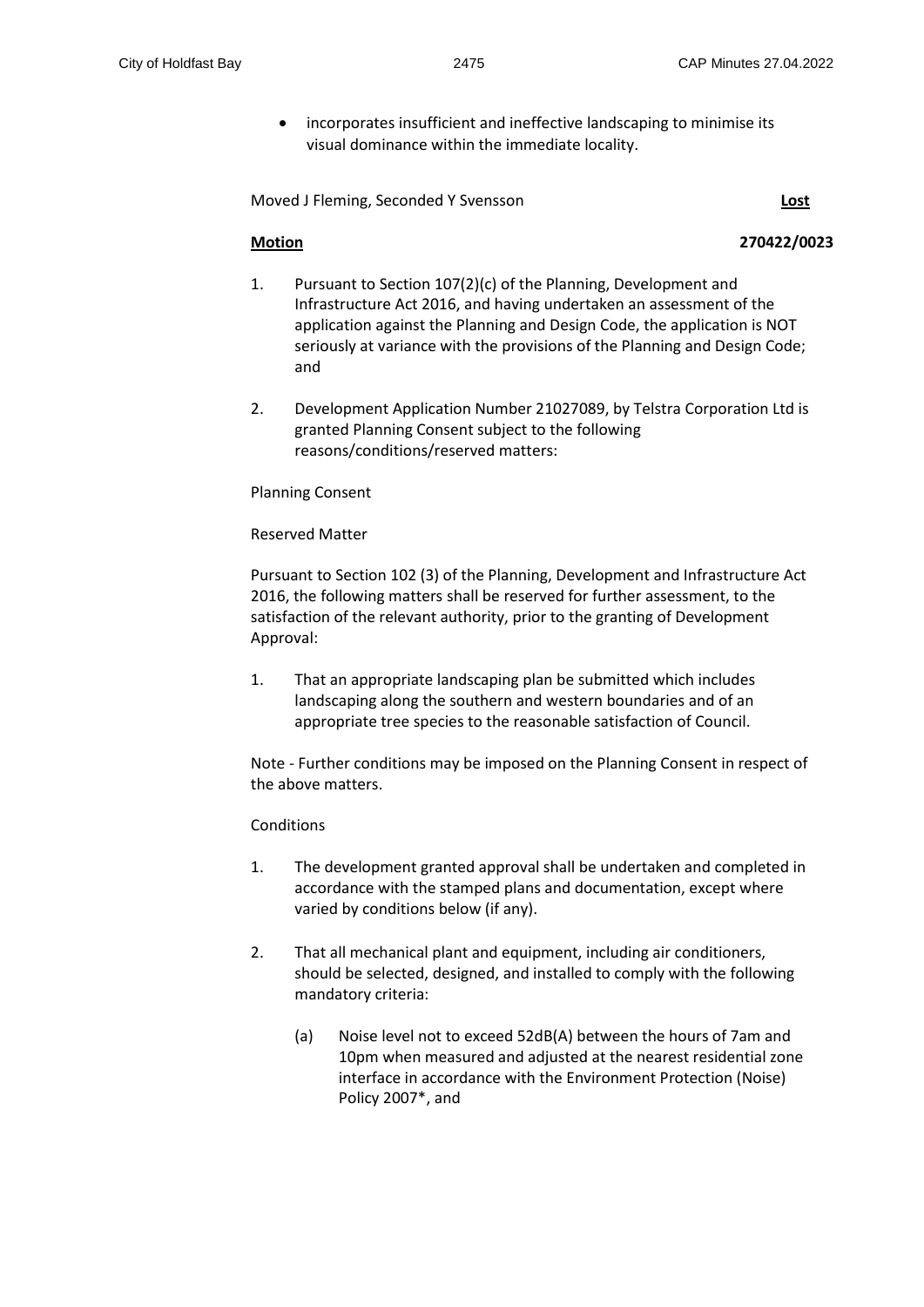- (b) Noise level not to exceed 45dB(A) between the hours of 10pm and 7am when measured and adjusted at the nearest residential zone interface in accordance with the Environment Protection (Noise) Policy 2007\*, and
- (c) Where marked with an \* the above noise levels must include a penalty for each characteristic where tonal/modulating/impulsive/low frequency characteristics are present in accordance with the Environment Protection (Noise) Policy 2007.
- 3. The monopole is to be painted in a N53 blue-grey colour.

# ADVISORY NOTES

General Notes

- 1. No work can commence on this development unless a Development Approval has been obtained. If one or more consents have been granted on this Decision Notification Form, you must not start any site works or building work or change of use of the land until you have received notification that Development Approval has been granted.
- 2. Appeal rights General rights of review and appeal exist in relation to any assessment, request, direction or act of a relevant authority in relation to the determination of this application, including conditions.
- 3. This consent or approval will lapse at the expiration of 2 years from its operative date, subject to the below or subject to an extension having been granted by the relevant authority.
- 4. Where an approved development has been substantially commenced within 2 years from the operative date of approval, the approval will then lapse 3 years from the operative date of the approval (unless the development has been substantially or fully completed within those 3 years, in which case the approval will not lapse).
- 5. A decision of the Commission in respect of a development classified as restricted development in respect of which representations have been made under section 110 of the Act does not operate
	- a. until the time within which any person who made any such representation may appeal against a decision to grant the development authorisation has expired; or
	- b. if an appeal is commenced
		- i. until the appeal is dismissed, struck out or withdrawn; or
		- ii. until the questions raised by the appeal have been finally determined (other than any question as to costs).

Moved J Gronthos, Seconded S Reachill **Carried**

J Fleming left the meeting due to absence from the 23 February Council Assessment Panel meeting at 8.33 pm

W Miller joined the meeting at 8.33 pm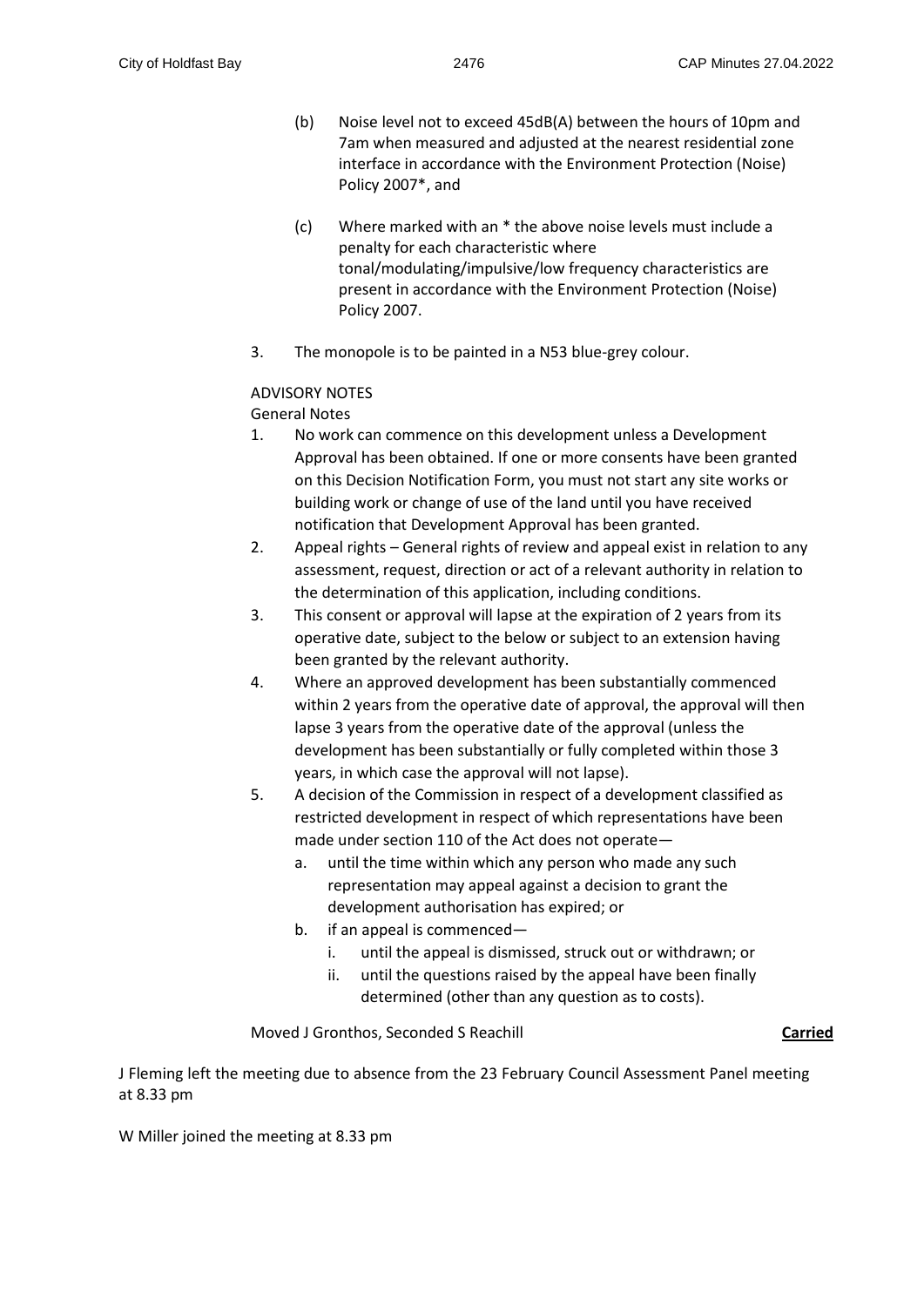# **6.3 Deferred item - 75-77 Jetty Road, Brighton (Report No 120/22)**

*On the 23 February 2022 the Council Assessment Panel deferred development application 21038509 Change of use from dwelling and shop to shop, internal alterations to the rear existing buildings and the addition of an exhaust flue for the provision of further information to help better inform the Council Assessment Panel's decision with respect to the abatement of noise. Specifically, that the applicant provide:* 

- *1. Analysis into the anticipated noise impact of the café's expansion closer to the residential properties to the rear, and whether any noise attenuating measures should be incorporated.*
- *2. Clarification of proposed business operations.*

The applicant has provided a report produced by Sonus Acoustic Engineers which details an environment noise assessment of the rear area and its potential impacts which is attached to this report. Also a letter that details the business operations of the rear outdoor area.

#### **Motion**

Development Application Number 21038509, by Shannon Smith for a change of land use from a dwelling and shop to a shop is deferred to allow the proponent the opportunity to explore options for a revised internal layout that integrates the new use at the rear with access from the existing shopfront on Jetty Road, to the point where commercial activation and access from the laneway is not required.

Moved W Miller, Seconded Y Svensson **Lost**

# **Motion**

Development Application Number 21038509, by Shannon Smith is REFUSED for the following reasons:

- Does not sufficiently meet the desired outcome DO 1 Interface Between Land Uses assessment provisions;
- PO 1.2 and PO 44.1(d) Design in Urban Areas.

Moved W Miller, Seconded Y Svensson **Lost**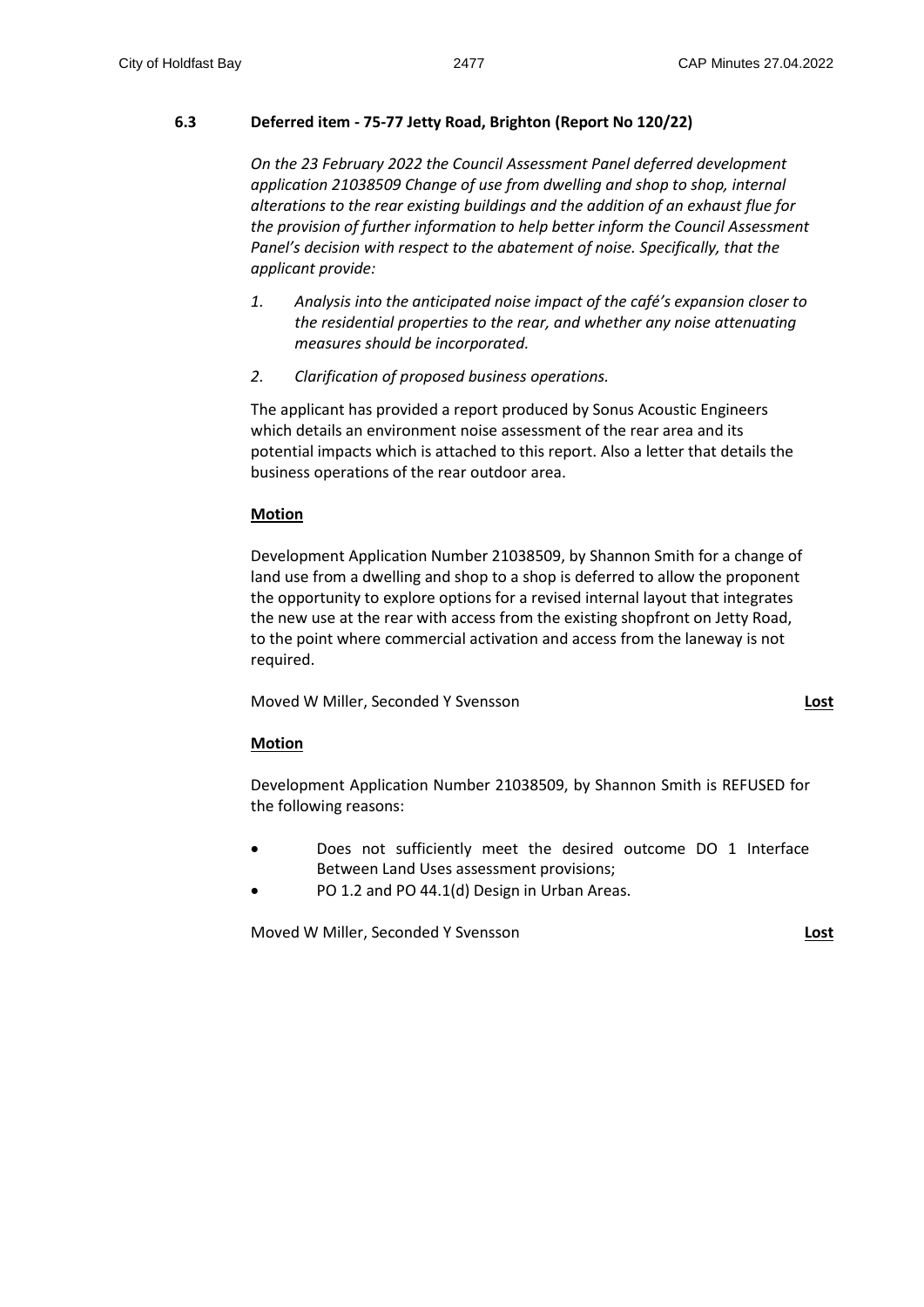### **Motion**

Pursuant to Section 107(2)(c) of the Planning, Development and Infrastructure Act 2016, and having undertaken an assessment of the application against the Planning and Design Code, the application is NOT seriously at variance with the provisions of the Planning and Design Code; and

1. Development Application Number 21038509, by Shannon Smith for a change of land use from a dwelling and shop to a shop is delegated to the Assessment Manager for assessment, including to further information regarding pedestrian and traffic advice in relation to pedestrian access from Elm Lane.

Moved J Gronthos, Seconded D Bailey **Lost and American Constantine Constantine Constantine Constantine Constantine Constantine Constantine Constantine Constantine Constantine Constantine Constantine Constantine Constantine** 

#### **Motion**

It is recommended that the Council Assessment Panel resolve that:

- 1. Pursuant to Section 107(2)(c) of the Planning, Development and Infrastructure Act 2016, and having undertaken an assessment of the application against the Planning and Design Code, the application is NOT seriously at variance with the provisions of the Planning and Design Code; and
- 2. Development Application Number 21038509, by Shannon Smith is granted Planning Consent subject to the following conditions:

# CONDITIONS

- Planning Consent
- 1. The development granted approval shall be undertaken and completed in accordance with the stamped plans and documentation, except where varied by conditions below (if any).
- 2. That the rear outdoor dining area shall be used between the hours of 7am and 9pm Monday to Sunday.
- 3. That no live amplified music will be emitted from the rear outdoor area and any stereo background music shall not be played after 7pm.
- 4. That the rear entrance and exit adjacent to Elm Lane shall not be used after 7pm.
- 5. That the recommended acoustic measures detailed in the Sonus report dated April 2022 be implemented onto the site prior to the operation of the outdoor area.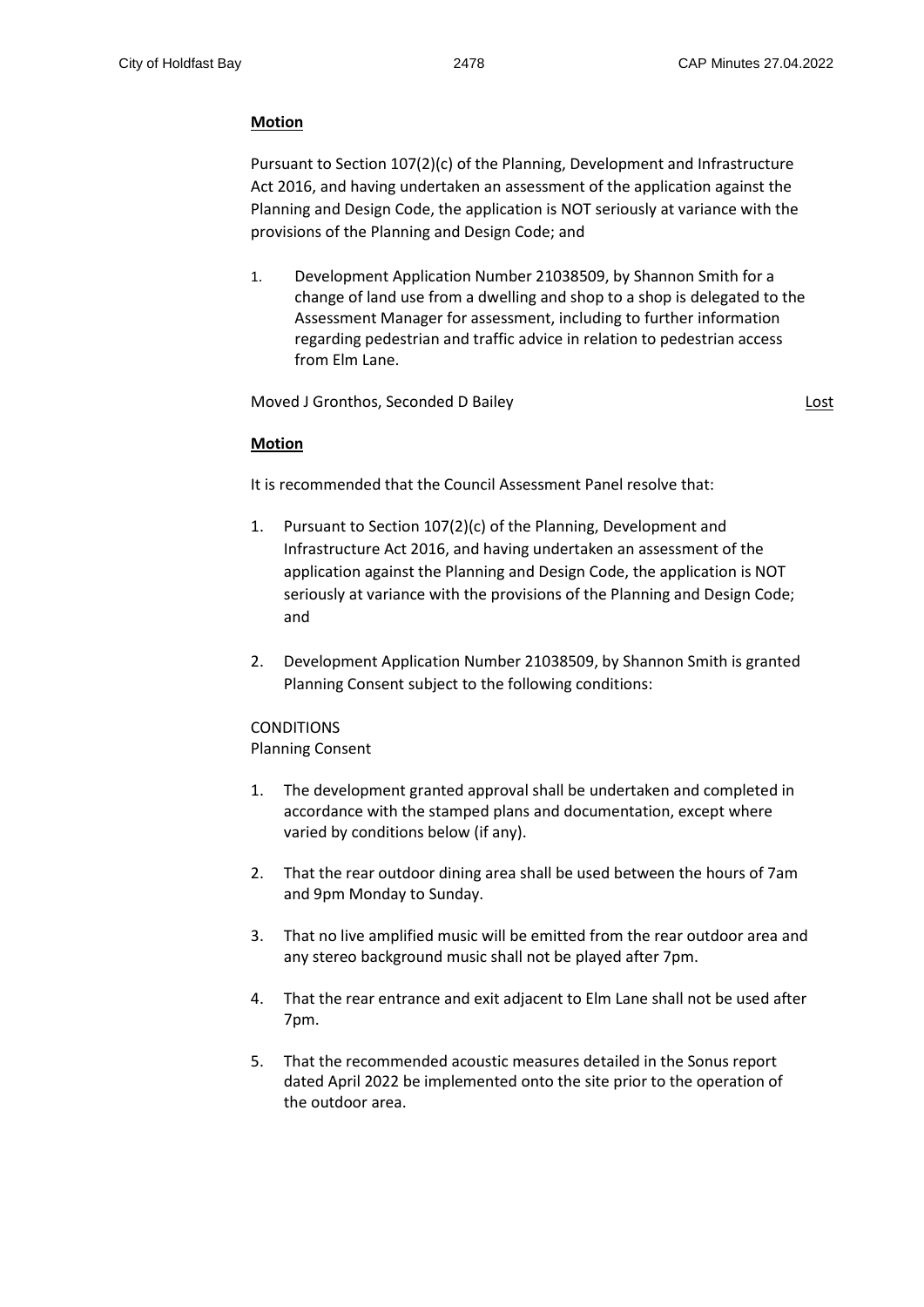### ADVISORY NOTES

General Notes

- 1. No work can commence on this development unless a Development Approval has been obtained. If one or more consents have been granted on this Decision Notification Form, you must not start any site works or building work or change of use of the land until you have received notification that Development Approval has been granted.
- 2. Appeal rights General rights of review and appeal exist in relation to any assessment, request, direction or act of a relevant authority in relation to the determination of this application, including conditions.
- 3. This consent or approval will lapse at the expiration of 2 years from its operative date, subject to the below or subject to an extension having been granted by the relevant authority.
- 4. Where an approved development has been substantially commenced within 2 years from the operative date of approval, the approval will then lapse 3 years from the operative date of the approval (unless the development has been substantially or fully completed within those 3 years, in which case the approval will not lapse).
- 5. A decision of the Commission in respect of a development classified as restricted development in respect of which representations have been made under section 110 of the Act does not operate
	- a. until the time within which any person who made any such representation may appeal against a decision to grant the development authorisation has expired; or
	- b. if an appeal is commenced
		- i. until the appeal is dismissed, struck out or withdrawn; or
		- ii. until the questions raised by the appeal have been finally determined (other than any question as to costs).

# Moved S Reachill **Lapsed through want of a seconder**

# **Motion**

Development Application Number 21038509, by Shannon Smith is Refused for the following reasons:

- Does not sufficiently meet the desired outcome DO 1 Interface Between Land Uses assessment provisions;
- PO 1.2 and PO 44.1(d) Design in Urban Areas.

Moved Y Svensson, Seconded W Miller **Lost**

# **Motion 270422/0024**

Pursuant to Section 107(2)(c) of the Planning, Development and Infrastructure Act 2016, and having undertaken an assessment of the application against the Planning and Design Code, the application is NOT seriously at variance with the provisions of the Planning and Design Code; and